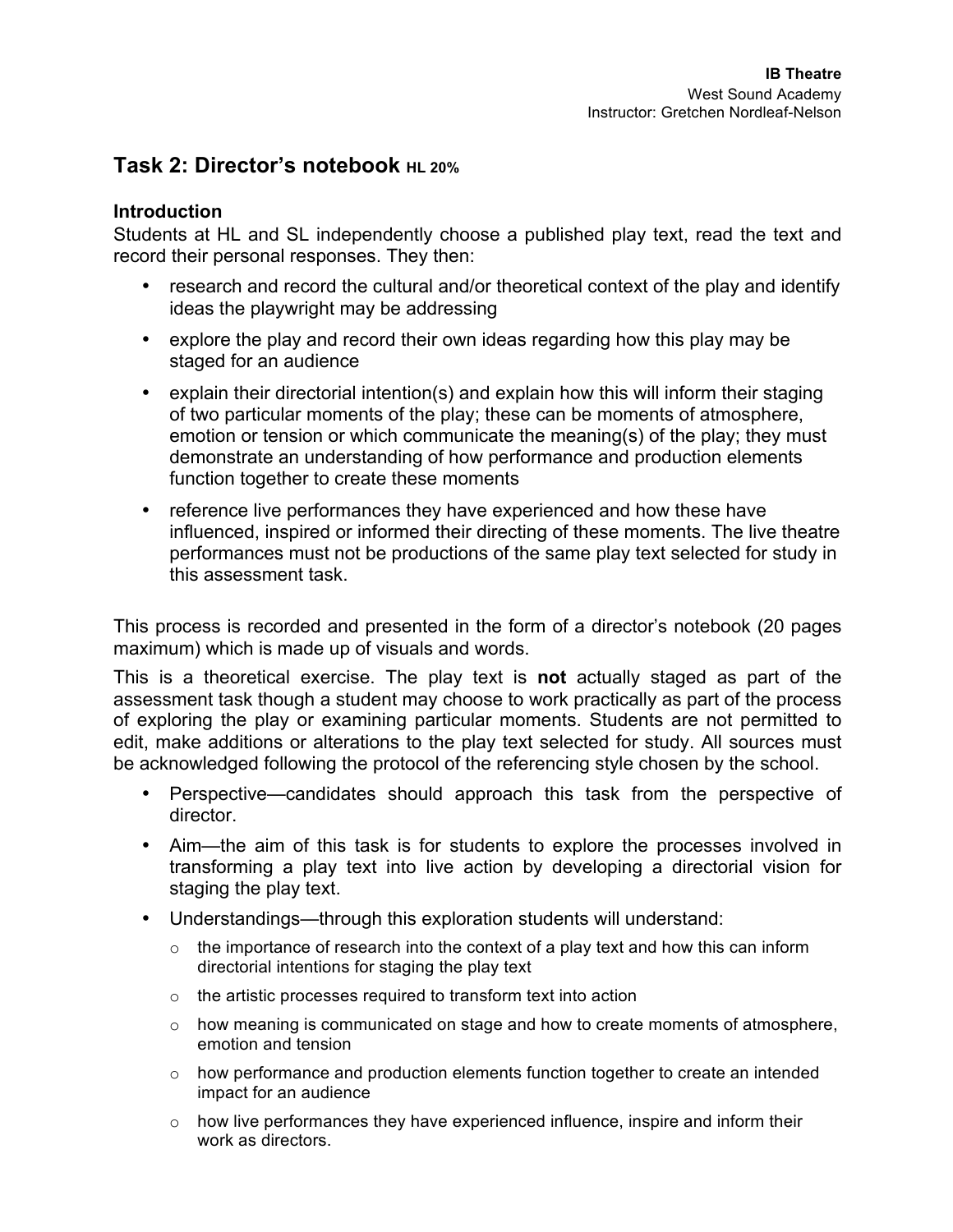## **Preparation process**

In preparation for this task within the core syllabus students at SL and HL must have had experience of:

|                                      | Theatre in Context                                                                                                                                                                        | <b>Theatre Processes</b>                                                                                                                                                                 | <b>Presenting Theatre</b>                                                                                      |
|--------------------------------------|-------------------------------------------------------------------------------------------------------------------------------------------------------------------------------------------|------------------------------------------------------------------------------------------------------------------------------------------------------------------------------------------|----------------------------------------------------------------------------------------------------------------|
| Working<br>with Play<br><b>Texts</b> | Researching and<br>examining the<br>various contexts of<br>at least one<br>published play text<br>and reflecting on live<br>theatre moments<br>they have<br>experienced as<br>spectators. | Taking part in the<br>practical exploration<br>of at least two<br>contrasting<br>published play texts<br>and engaging with<br>the process of<br>transforming a play<br>text into action. | Directing at least<br>one scene or section<br>from one published<br>play text which is<br>presented to others. |

Each student chooses a play text that they have not studied in class, and for which they can clearly identify the potential for success in transforming it from page to stage. Once selected, the chosen play text cannot be used by the student in any other assessment task for this course.

#### **Assessing the task**

Students then undertake the following process for assessment.

#### **Theatre in context**

- Each student carries out research into the cultural context from which the play originates and/or research into the play text's theoretical context, focusing on its style, form, practice or genre.
- Each student identifies the key ideas presented by the playwright (such as intended meanings, motifs, themes or throughline). As the author(s) of the text, the playwright might be one person, more than one person or in some cases a theatre company.
- Each student documents this in their theatre journal.

#### **Theatre processes**

- Each student records their interpretation of the selected play text and their artistic responses to the entire play text as a director, making links to live theatre performances they have experienced as a spectator that have influence, inspired or informed them. The live theatre performances must not be productions of the same play text selected for study in this assessment task.
- Each student records their exploration of the selected play text and their own ideas regarding how this play may be staged for an audience.
- Each student documents this in their theatre journal.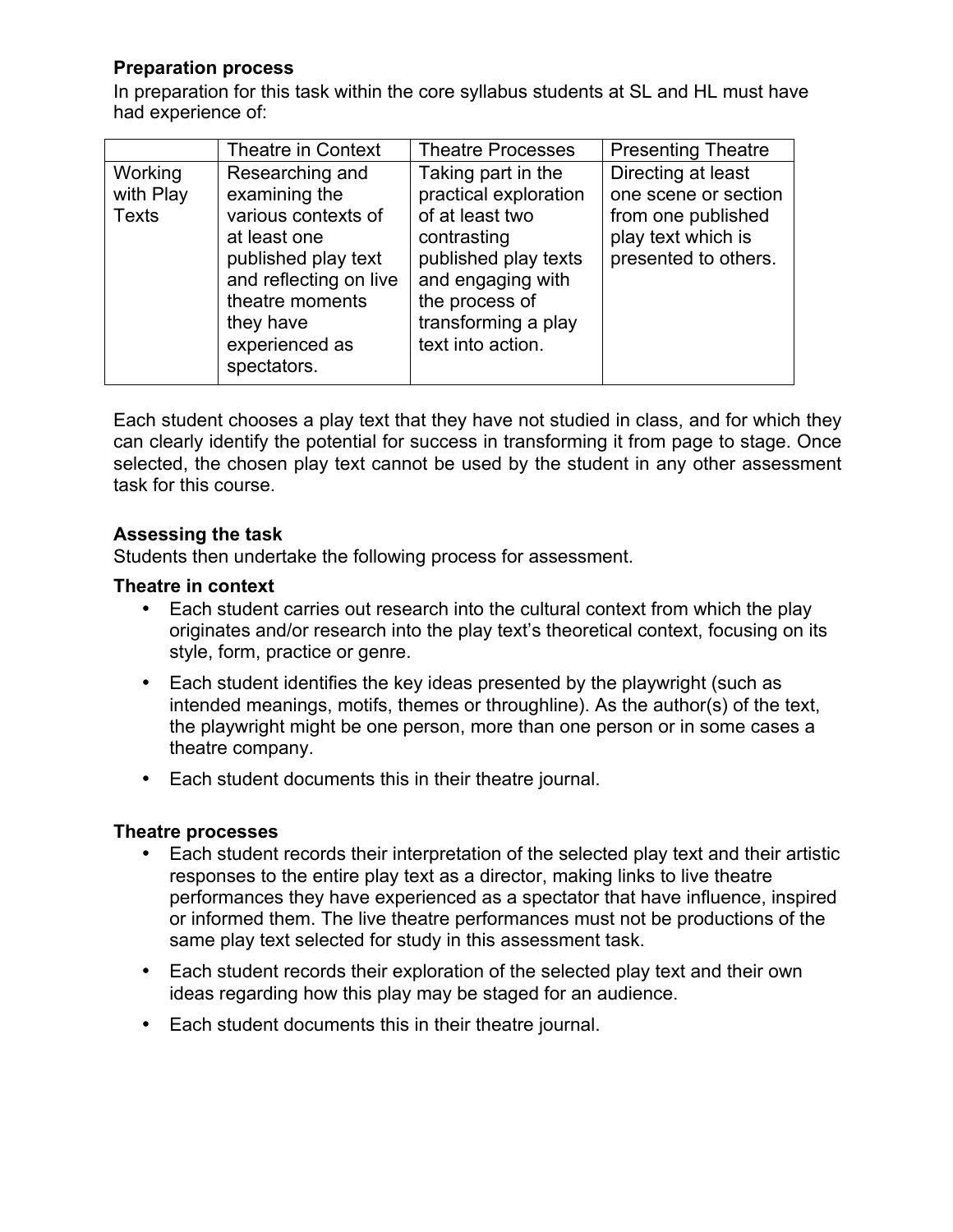## **Presenting theatre**

- Each student explains their directorial intention(s) and their intended impact on audience and demonstrates how this would inform their staging of **two** particular moments of the play. These can be moments of atmosphere, emotion or tension or moments that communicate the meaning(s) of the play.
- Each student demonstrates an understanding, through the staging of these two moments, of how performance and production elements function together.
- Each student documents this in their theatre journal.

This task is concerned with the textual exploration a director might carry out before they go into the rehearsal room to work with actors, defining what they want to bring out of the text and how it might look when finally staged. The process of how this might be achieved through rehearsals is not the focus of this task.

It is unlikely that a director would be responsible for the full scenic or technical design of the final theatre production; however their vision for the staging of the play text would certainly involve a clear understanding of how individual production elements might be employed to fulfill their directorial intentions and how these would potentially impact on the audience.

## Using the theatre journal in this task

The students should use their theatre journal to document their initial responses to reading the play text and research conducted, as well as influences on their intended process and final production. The journal should also be used to record the thoughts and ideas that contribute to the development of their directorial vision. From the journal they will select, adapt and present for submission an annotated selection of their research and exploration as the basis for the director's notebook, focusing on clearly communicating their processes and justification for their artistic decisions and choices. Students should also use the journal to document their experiences of live theatre productions seen during the course. Particular attention should be given to how directors of live theatre integrate performance and production elements to create effective moments of atmosphere, emotion, tension or the communication of a message.

## **Task details**

## • **Selecting the play text**

- $\circ$  Students choose a published play text that they have not previously studied, which they are interested in practically exploring as a director and which would allow them to successfully fulfill the assessment requirements and criteria of the task. Students should have little or no previous experience of researching or practically engaging with the published play text they select for study.
- o It is expected that students will consult and refer to a number of play texts prior to their final selection. It is important for teachers to allow students to select their own play text. The key to success in this task is for students to select a text that excites their imagination and that they would be passionate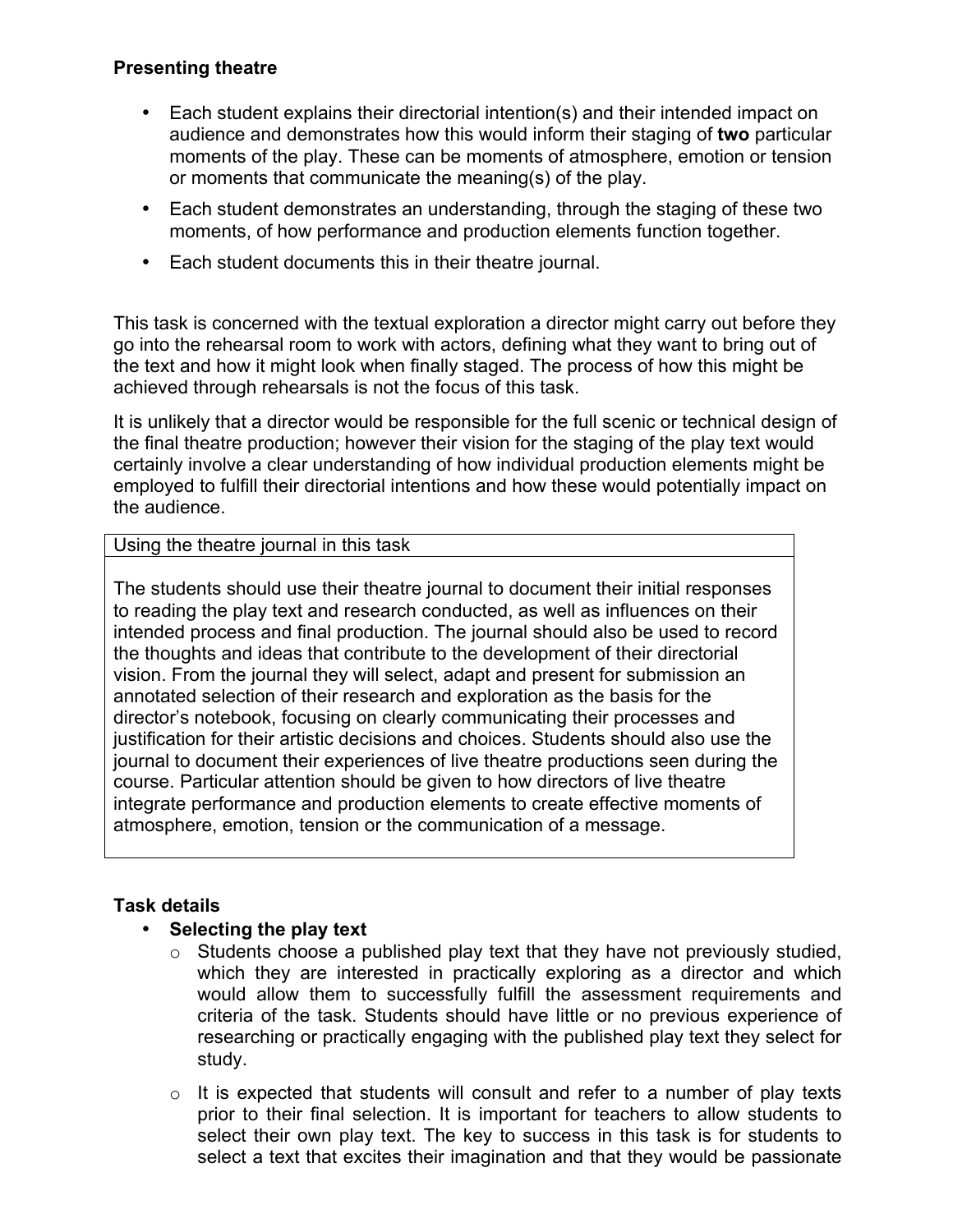about transforming into action.

- $\circ$  The play text must remain unaltered. Students are not permitted to edit, make additions or alterations to the original printed work. They may, however, in communicating their vision for the staging of the selected play text, add as much additional action or introduce additional elements of design if this will help them to realize their vision for the staging. In every case this should be appropriate to the play text and students must clearly identify and justify these additions.
- $\circ$  The play text does not necessarily have to be set within the original practice or style for which it was originally intended. Students may wish to set the play in a contrasting practice or style in order to bring out a particular idea or theme appropriate to the work.
- Students are permitted to work with play texts written in any language. Any descriptions of plot or direct quotations, however, must be translated into the language in which they are being assessed.

#### **Discussing live theatre performance**

Students are required to discuss and make links to live theatre performances they have experienced as a spectator during the theatre course. Students should identify performances that have influenced, inspired or informed them and should pay particular attention to how directors employed production and performance elements to create effective moments of atmosphere, emotion or tension or moments that communicated meaning in the live theatre performance experienced.

The live theatre performances identified must not be productions of the same play text selected for study in this assessment task. Students are not permitted to write about productions in which they have had involvement, for example school plays in which they helped backstage or local productions in which they performed.

#### **Use of sources**

As well as the more obvious sources (books, websites, videos, DVDs, articles) valid research may also include the student's own practical explorations of the play. Students are also required to refer to theatre experiences they have had as a spectator. All sources consulted must be acknowledged following the protocol of the referencing style chosen by the school and be presented in a bibliography and as footnotes, endnotes or within the body of the text of the director's notebook.

#### **The role of the teacher**

Teachers must ensure that their students are appropriately prepared for the demands of this task through the careful planning and delivery of the core syllabus activities outlined above.

While the student is working on the assessment task the teacher should:

- discuss each student's choice of play text; it is important that the play text selected is the student's own choice
- guide the students' explorations and discuss their ideas, without prescribing them; this process may involve questioning and encouraging the students to expand on their vision and its feasibility, but should not involve making decisions on their behalf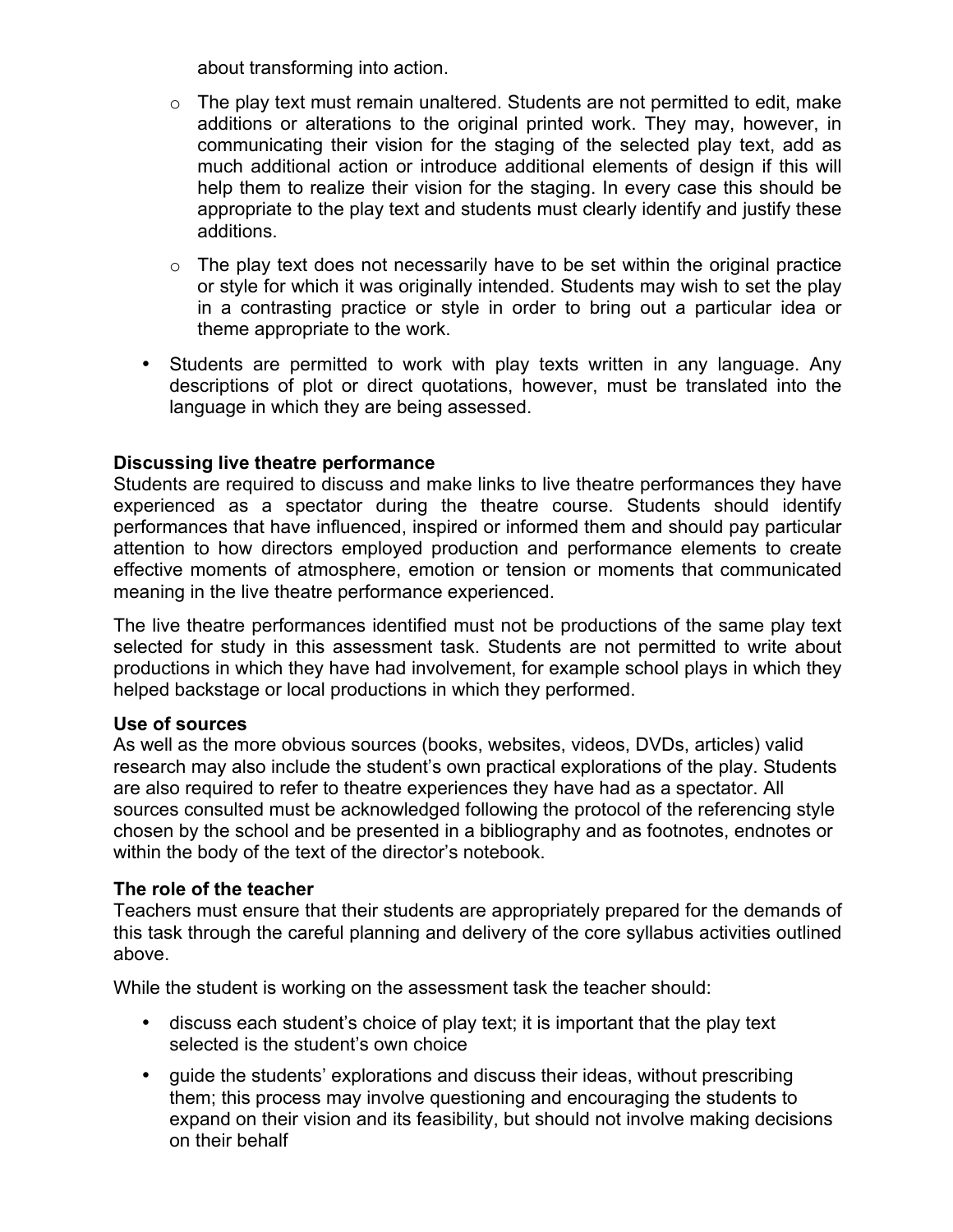- ensure that the students have access to live theatre performances in which performance and production elements are employed effectively
- ensure that the students are acknowledging all sources used and referencing them appropriately
- give feedback on **one** draft of the director's notebook.

## **Structuring the director's notebook**

The director's notebook, which can be up to 20 pages in length, should be a combination of creative ideas, presented in both words and visuals, along with detailed ideas and explanations. The director's notebook should be written in the first person and present the student's personal interpretations, responses, ideas, discoveries and intentions for the proposed staging of their selected play text. Students should be as precise and specific as possible when discussing performance and production elements. The use of subject specific terminology may help to give a sense to this precision.

Students may use any relevant illustrations, annotated text, charts, mind maps, visuals, diagrams, designs and so on. These must be clearly annotated and appropriately referenced to acknowledge the source, following the protocol of the referencing style chosen by the school. When students include any of their own photographs or images, these must also be identified and acknowledged in the same way. There is no lower limit on the number of pages that students can submit for this task and teachers are encouraged to remind students that their work will be assessed on how it best fulfills the assessment criteria for the task and not judged on how many pages are submitted.

The director's notebook should contain a table of contents (which is excluded from the page count) and all pages should be numbered. The main body of the director's notebook should be structured using the following subheadings:

- 1. The play text, its context and the ideas presented in the play
- 2. My artistic responses, creative ideas and explorations and my own experiences of live theatre as a spectator
- 3. My directorial intentions and the intended impact on an audience
- 4. How I would stage **two** moments of the play

Students are required to submit a separate list of all sources cited.

#### ACADEMIC HONESTY:

All sources must be acknowledged following the protocol of the referencing style chosen by the school. If a student uses work, ideas or images belonging to another person in the director's notebook the student must acknowledge the source using a standard style of referencing in a consistent manner. A student's failure to acknowledge a source will be investigated by the IB as a potential breach of regulations that may result in a penalty imposed by the IB final award committee.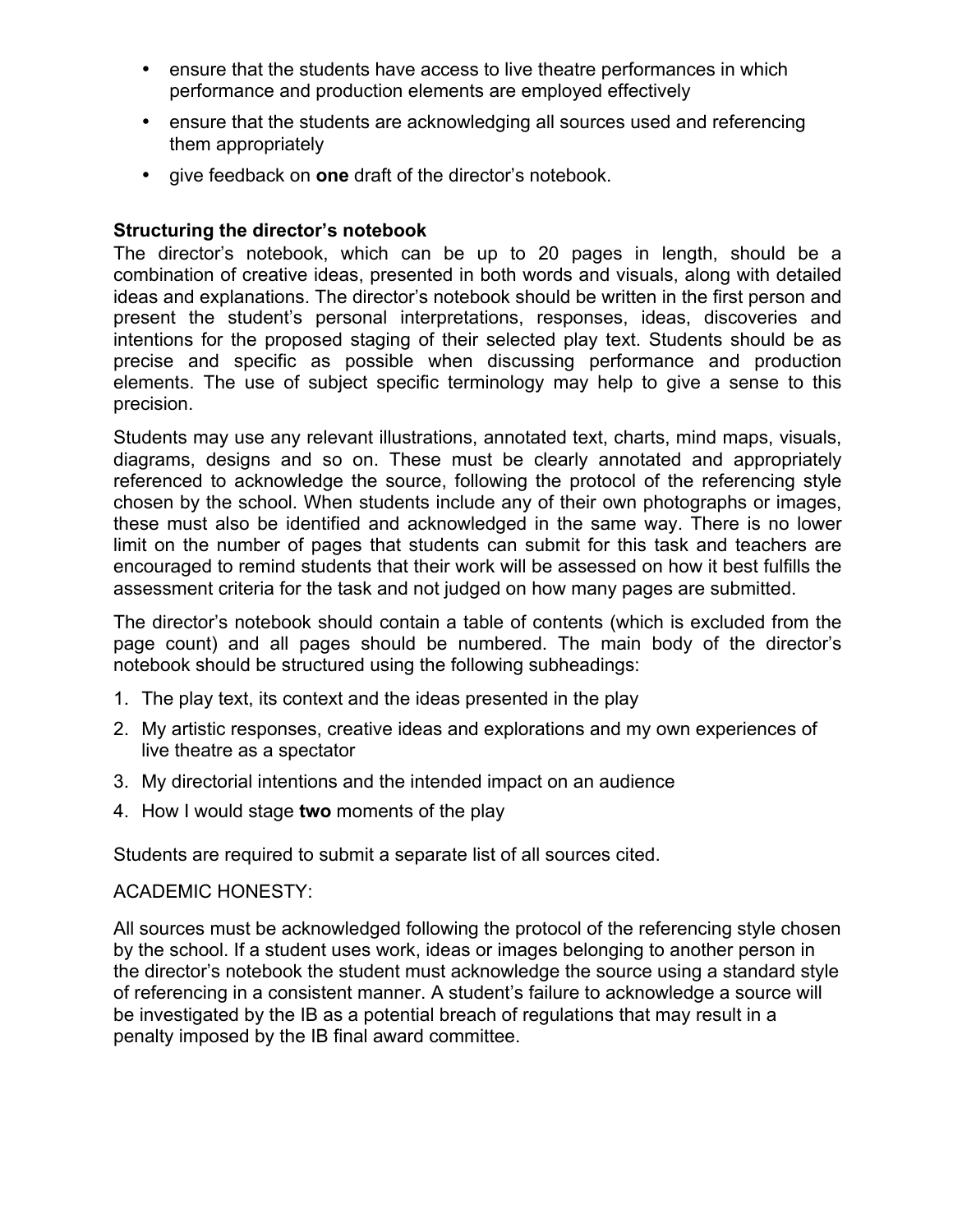## **Formal requirements of the task**

Each student submits for assessment:

- a director's notebook (20 pages maximum) which includes: the student's research into the published play text, its relevant contexts and the ideas presented in the play
- the student's artistic responses and explorations of the entire play text as a director, referencing live performances they have experienced as a spectator that have influenced, inspired or informed them
- the student's ideas regarding the staging of two specific moments from the play and how these would create the desired impact on an audience
- the student's presentation of their final directorial intentions and the intended impact of these on an audience
- a list of all sources cited.

The size and format of pages submitted for assessment is not prescribed to enable students to be creative with how they record and present their work. Submitted materials are assessed on screen and students must ensure that their work is clear and legible when presented in a digital, on-screen format. To ensure that examiners are able to gain an overall and legible impression of each page without excessive scrolling, students are recommended to use common page sizes (such as legal, A4 or folio). Overcrowded or illegible materials may result in examiners being unable to interpret and understand the intentions of the work.

The procedure for submitting the assessment materials can be found in the *Handbook of procedures for the Diploma Programme*. Students are required to indicate the number of pages used when the materials are submitted. Where the submitted materials exceed the prescribed page limit examiners are instructed to base their assessment solely on the first 20 pages.

#### **Summary:**

|             | <b>Director's Notebook</b>                                             | <b>Mark</b> |
|-------------|------------------------------------------------------------------------|-------------|
| A           | Theatre in context: The play text, its context and the ideas presented | -8          |
| B           | Theatre processes: Artistic responses and live theatre experiences     | -8          |
| $\mathbf C$ | Presenting theatre: The director's vision and intended impact          | 8           |
| D           | Presenting theatre: The staging of two moments of the play             | 8           |

# **Criteria**

## **A. Theatre in context: The play text, its context and the ideas presented Evidence: the director's notebook**

- To what extent does the student demonstrate effective research into the cultural and/or theoretical context of the play text using a range of sources?
- To what extent does the student identify and link the ideas presented by the playwright in the play? (As the author(s) of the text, the playwright might be one person, more than one person or in some cases a theatre company.)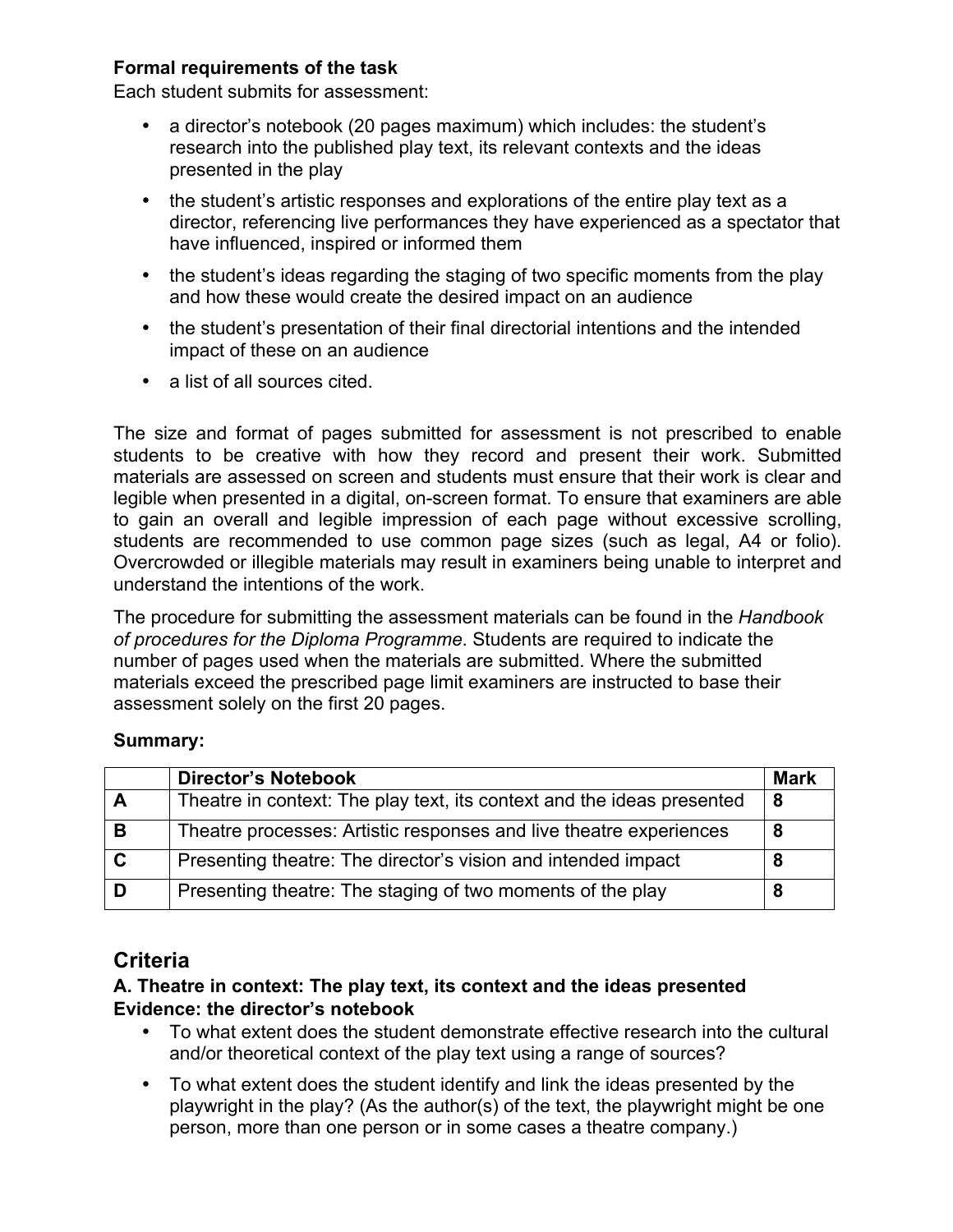| <b>Mark</b>    | Descriptor                                                                                                                                                                                                                                                                                 |  |
|----------------|--------------------------------------------------------------------------------------------------------------------------------------------------------------------------------------------------------------------------------------------------------------------------------------------|--|
| $\overline{0}$ | The work does not reach a standard described by the descriptors below.                                                                                                                                                                                                                     |  |
| $1 - 2$        | This work is <b>inconsistent</b> :                                                                                                                                                                                                                                                         |  |
|                | the student lists the cultural and/or theoretical context(s) of the<br>play text using few appropriate sources, not always effectively<br>the student identifies the ideas presented in the play text by the<br>$\bullet$<br>playwright but these are obvious or contrived and lack depth. |  |
| $3 - 4$        | This work is underdeveloped:                                                                                                                                                                                                                                                               |  |
|                | the student outlines the cultural and/or theoretical context(s) of the<br>play text using limited sources effectively<br>the student identifies some of the ideas presented by the<br>$\bullet$<br>playwright in the play text but does not identify appropriate links<br>between these.   |  |
| $5-6$          | This work is good:                                                                                                                                                                                                                                                                         |  |
|                | the student describes the cultural and/or theoretical context(s) of<br>$\bullet$<br>the play text using a range of sources, but not always effectively<br>the student identifies the ideas presented in the play text and<br>describes how these ideas are linked by the playwright.       |  |
| $7 - 8$        | This work is excellent:                                                                                                                                                                                                                                                                    |  |
|                | the student explains the cultural and/or theoretical context(s) of the<br>$\bullet$<br>play text using a range of sources effectively<br>the student clearly identifies the ideas presented in the play text<br>$\bullet$<br>and explains how they are linked by the playwright.           |  |

## **B. Theatre processes: Artistic responses and live theatre experiences Evidence: the director's notebook**

- To what extent does the candidate record their artistic responses, creative ideas and explorations of the play text?
- To what extent does the student make links to relevant experiences of live theatre they have experienced as a spectator during the course, explaining how directors employed performance and production elements to create effective and impactful moments of theatre?

| <b>Mark</b> | Descriptor                                                                                                                                                                                                                                                                                                                                                  |
|-------------|-------------------------------------------------------------------------------------------------------------------------------------------------------------------------------------------------------------------------------------------------------------------------------------------------------------------------------------------------------------|
|             | The work does not reach a standard described by the descriptors below.                                                                                                                                                                                                                                                                                      |
| $1 - 2$     | This work is <b>inconsistent</b> :                                                                                                                                                                                                                                                                                                                          |
|             | the student lists any artistic responses, creative ideas or<br>٠<br>explorations of the play but these may be superficial or<br>underdeveloped<br>the student makes little attempt to make links to their own<br>$\bullet$<br>experiences of live theatre and lists how directors employed<br>production and performance elements to make impactful moments |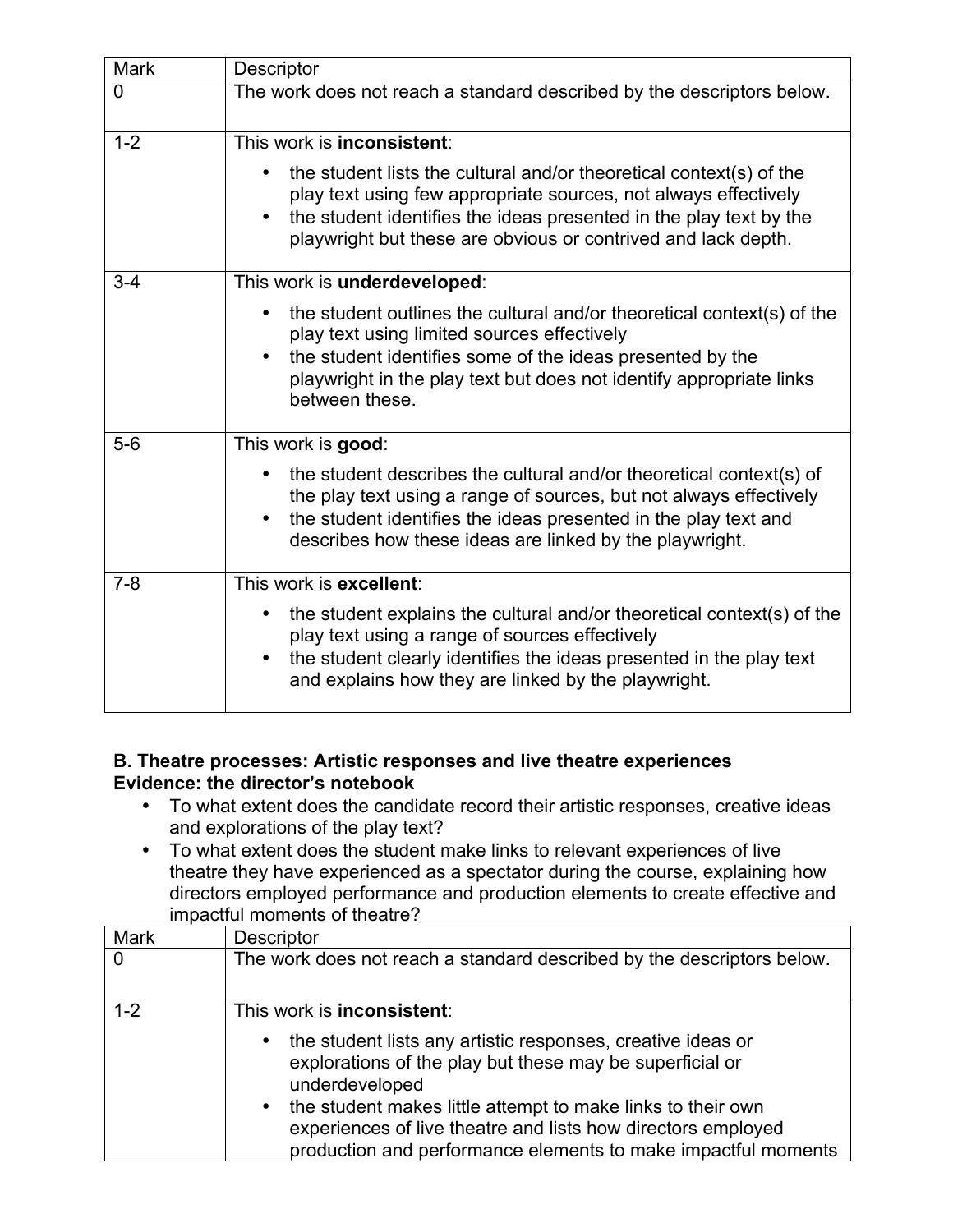|         | of live theatre.                                                                                                                                                                                                                                                                                                                                                                     |
|---------|--------------------------------------------------------------------------------------------------------------------------------------------------------------------------------------------------------------------------------------------------------------------------------------------------------------------------------------------------------------------------------------|
| $3 - 4$ | This work is underdeveloped:                                                                                                                                                                                                                                                                                                                                                         |
|         | the student outlines their artistic responses, creative ideas and<br>explorations of the play but these may be lacking clarity<br>the student attempts to make links to their own experiences of live<br>theatre and outlines how directors employed production and<br>performance elements to make impactful moments of live theatre.                                               |
| $5-6$   | This work is good:                                                                                                                                                                                                                                                                                                                                                                   |
|         | the student describes their artistic responses, creative ideas and<br>explorations of the play with clarity and some imagination<br>the student makes some appropriate links to their own<br>experiences of live theatre and describes how production and<br>performance elements were combined to make impactful moments<br>of theatre.                                             |
| $7 - 8$ | This work is excellent:                                                                                                                                                                                                                                                                                                                                                              |
|         | the student presents a clear, detailed and imaginative explanation<br>of their artistic responses, creative ideas and explorations of the<br>play<br>the student makes clear and appropriate links to their own<br>$\bullet$<br>experiences of live theatre and explains how directors employed<br>production and performance elements to make impactful moments<br>of live theatre. |

# **C. Presenting theatre: The director's vision and intended impact Evidence: the director's notebook**

To what extent does the student clearly present their intentions for the staging of the play text?

To what extent does the student explain how their presentation of the play text on stage would achieve their intended impact on an audience?

| <b>Mark</b> | <b>Descriptor</b>                                                                                                                                                                                                                                    |
|-------------|------------------------------------------------------------------------------------------------------------------------------------------------------------------------------------------------------------------------------------------------------|
| 0           | The work does not reach a standard described by the descriptors below.                                                                                                                                                                               |
| $1 - 2$     | This work is <b>inconsistent</b> :                                                                                                                                                                                                                   |
|             | the student lists their directorial intentions but these may not be<br>appropriate, effective or feasible<br>the student shows little consideration for how their staging of the<br>$\bullet$<br>play might create an intended impact on an audience |
| $3 - 4$     | This work is underdeveloped:                                                                                                                                                                                                                         |
|             | the student outlines their directorial intentions which are largely<br>appropriate, effective and feasible, but these may be<br>underdeveloped<br>the student outlines how their staging of the play might create an                                 |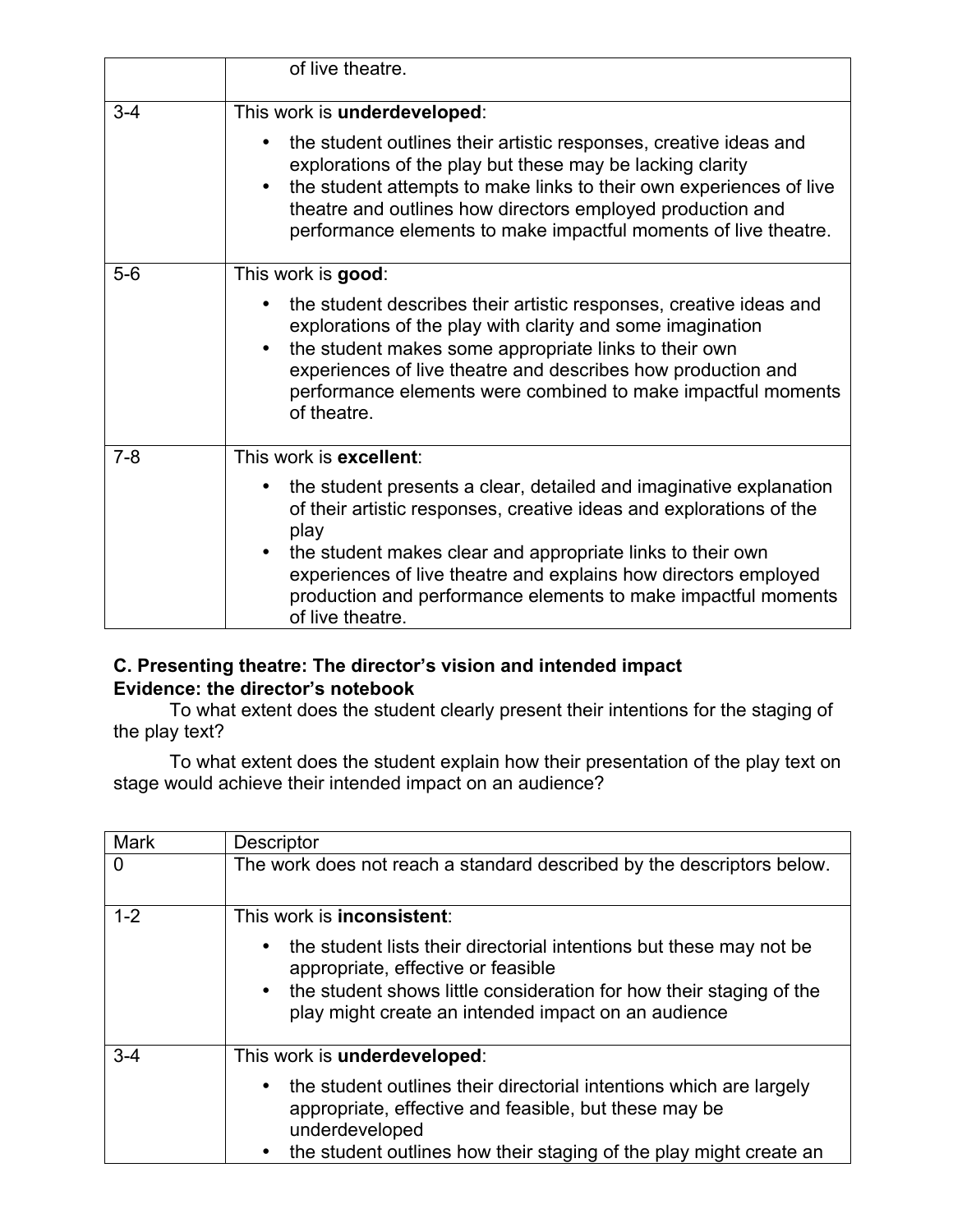|         | intended impact on the audience.                                                                                                                                                                                                                                                                     |
|---------|------------------------------------------------------------------------------------------------------------------------------------------------------------------------------------------------------------------------------------------------------------------------------------------------------|
| $5-6$   | This work is good:<br>the student describes their appropriate, effective and feasible<br>directorial intentions which are supported by a range of ideas<br>the student describes how their staging of the play would create<br>an intended impact on the audience.                                   |
| $7 - 8$ | This work is excellent:<br>the student clearly explains their appropriate, effective and<br>feasible directorial intentions which are supported by a range of<br>imaginative ideas<br>the student clearly explains how their staging of the play would<br>create an intended impact on the audience. |

## **D. Presenting theatre: The staging of two moments of the play Evidence: the director's notebook**

- To what extent does the student effectively outline how they would stage **two**  moments of the play using appropriate subject terminology, ensuring the play text is not edited, cut or altered?
- To what extent does the student explain how production and performance elements would function together in their staging to fulfill their intentions?

| <b>Mark</b> | Descriptor                                                                                                                                                |  |
|-------------|-----------------------------------------------------------------------------------------------------------------------------------------------------------|--|
| 0           | The work does not reach a standard described by the descriptors below.                                                                                    |  |
| $1 - 2$     | This work is <b>inconsistent</b> :                                                                                                                        |  |
|             | the student lists how they would stage two moments of the play.<br>This work is incomplete or contains edits, cuts or alterations to the<br>original text |  |
|             | the student lists how production and performance elements would<br>$\bullet$<br>function together with little consideration of their stated intentions.   |  |
| $3 - 4$     | This work is underdeveloped:                                                                                                                              |  |
|             | the student outlines how they would stage two moments of the<br>play                                                                                      |  |
|             | the student outlines how production and performance elements<br>would function together to fulfill their stated intentions.                               |  |
| $5-6$       | This work is good:                                                                                                                                        |  |
|             | the student describes how they would stage two moments of the<br>play                                                                                     |  |
|             | the student describes how production and performance elements<br>$\bullet$<br>would function together to appropriately fulfill their stated               |  |